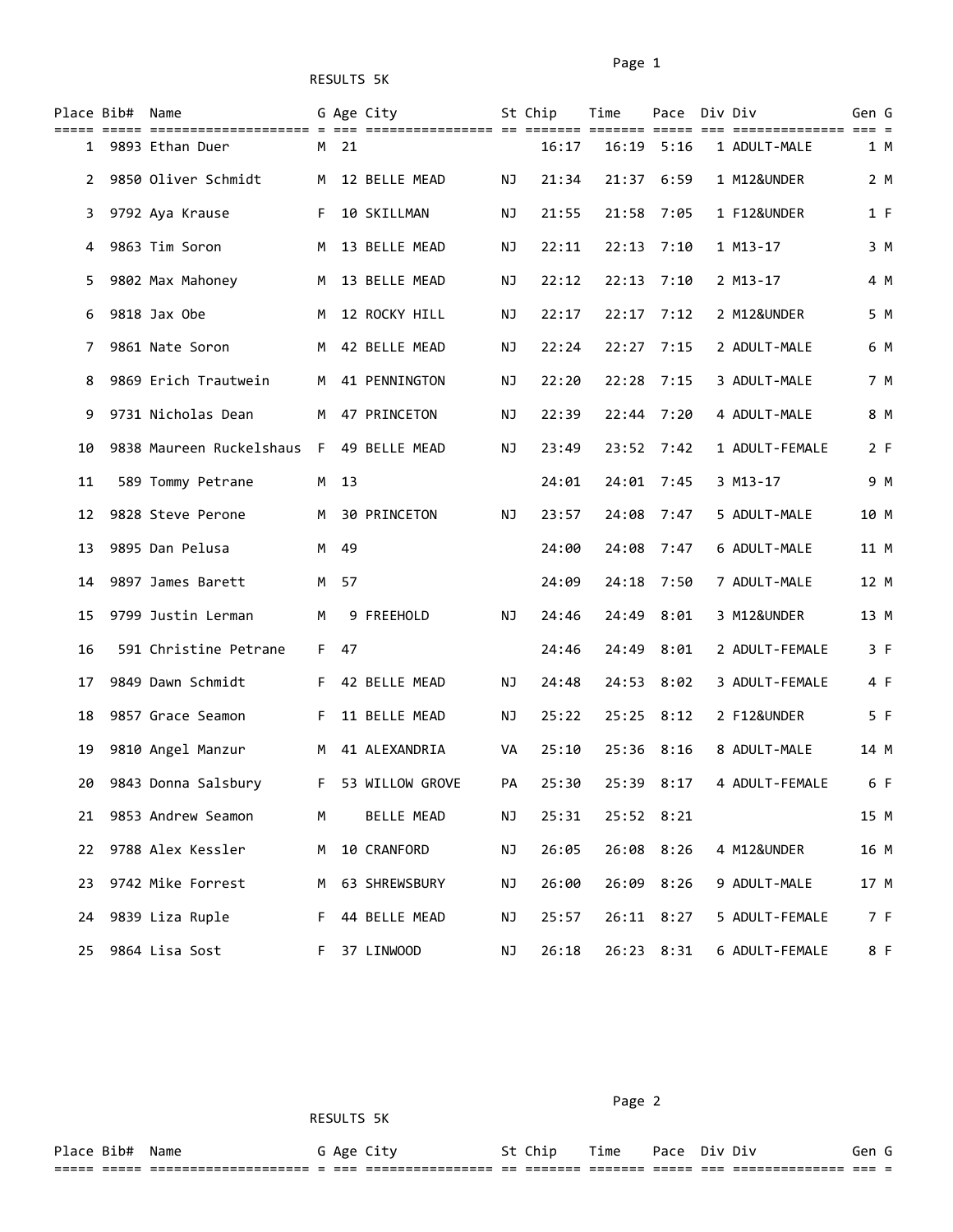| 26 | 9860 Alexis Soron       |    | F 42 BELLE MEAD | ΝJ | 26:23 | 26:27 8:32   |            | 7 ADULT-FEMALE             | 9 F  |
|----|-------------------------|----|-----------------|----|-------|--------------|------------|----------------------------|------|
| 27 | 9819 Stephanie Obe      | F. | 42 ROCKY HILL   | NJ | 26:30 | 26:35 8:35   |            | 8 ADULT-FEMALE             | 10 F |
| 28 | 590 Michael Petrane     | M  | 48              |    | 26:49 | 26:54 8:41   |            | 10 ADULT-MALE              | 18 M |
| 29 | 9791 Kyle Kostesich     | М  | 37 WESTFIELD    | ΝJ | 26:46 | 27:05 8:45   |            | 11 ADULT-MALE              | 19 M |
| 30 | 9835 Charlotte Quick    | F. | 12 PRINCETON    | NJ | 27:17 | 27:20 8:49   |            | 3 F12&UNDER                | 11 F |
| 31 | 171 Victoria Benedict   | F. | 40              |    | 27:11 | $27:22$ 8:50 |            | 9 ADULT-FEMALE             | 12 F |
| 32 | 9751 Lou Gomez          | M  | 48 BELLE MEAD   | ΝJ | 27:20 | $27:25$ 8:51 |            | 12 ADULT-MALE              | 20 M |
| 33 | 9705 Evan Berwick       | M  | 13 SKILLMAN     | ΝJ | 27:27 | 27:29 8:52   |            | 4 M13-17                   | 21 M |
| 34 | 9724 Michele Cody       | F. | 45 CINNAMINSON  | ΝJ | 27:36 | 27:41 8:56   |            | 10 ADULT-FEMALE            | 13 F |
| 35 | 9753 Ria Gomez          | F. | 45 BELLE MEAD   | ΝJ | 27:45 | 27:50 8:59   |            | 11 ADULT-FEMALE            | 14 F |
| 36 | 9836 Jennifer Rader     | F. | 37 MIDDLETOWN   | ΝJ | 27:36 | 27:59        | 9:02       | 12 ADULT-FEMALE            | 15 F |
| 37 | 9789 Matthew Kessler    | M  | 43 CRANFORD     | ΝJ | 28:13 | 28:19        | 9:08       | 13 ADULT-MALE              | 22 M |
| 38 | 9846 Rachel Samoil      | F. | 54 PRINCETON    | ΝJ | 28:16 | 28:20        | 9:09       | 13 ADULT-FEMALE            | 16 F |
| 39 | 9868 Cloey Talotta      | F. | 41 PRINCETON    | ΝJ | 28:08 | 28:21        | 9:09       | 14 ADULT-FEMALE            | 17 F |
| 40 | 9856 Emma Seamon        | F. | 11 BELLE MEAD   | ΝJ | 28:26 | 28:26        | 9:11       | 4 F12&UNDER                | 18 F |
| 41 | 9808 Sophie Mandelbaum  | F. | 12 SKILLMAN     | ΝJ | 28:20 | 28:27        | 9:11       | 5 F12&UNDER                | 19 F |
| 42 | 9779 Sofia Jaworovich   | F. | 13 SKILLMAN     | ΝJ | 28:35 | 28:37 9:14   |            | 1 F13-17                   | 20 F |
| 43 | 9845 Ken Samoil         | M  | 59 PRINCETON    | ΝJ | 28:34 | 28:39        | 9:15       | 14 ADULT-MALE              | 23 M |
| 44 | 172 Elyssa Levine       | F. | 25              |    | 28:42 | 28:52 9:19   |            | 15 ADULT-FEMALE            | 21 F |
| 45 | 170 Connor Benedict     | M  | 10              |    | 29:03 | 29:03        | 9:23       | 5 M12&UNDER                | 24 M |
| 46 | 9702 Alex Bender        | M  | 10 BELLE MEAD   | ΝJ | 29:04 | 29:04 9:23   |            | 6 M12&UNDER                | 25 M |
| 47 | 9790 Ashleigh Kostesich | F. | 35 WESTFIELD    | ΝJ | 28:50 |              |            | 29:10 9:25 16 ADULT-FEMALE | 22 F |
| 48 | 9875 Ed Vlacich         | M  | 55 SKILLMAN     | ΝJ | 29:16 |              | 29:32 9:32 | 15 ADULT-MALE              | 26 M |
| 49 | 9772 Elise Hwang        | F. | 12 SKILLMAN     | ΝJ | 29:31 | 29:35 9:33   |            | 6 F12&UNDER                | 23 F |
| 50 | 9855 Daniel Seamon      | М  | BELLE MEAD      | ΝJ | 29:15 | 29:37 9:33   |            |                            | 27 M |

Page 3 and 2012 and 2012 and 2012 and 2012 and 2012 and 2012 and 2012 and 2012 and 2012 and 2012 and 2012 and

|     | Place Bib# Name |                      |  | G Age City      |     | St Chip | Time | Pace Div Div |                                 | Gen G |  |
|-----|-----------------|----------------------|--|-----------------|-----|---------|------|--------------|---------------------------------|-------|--|
|     |                 |                      |  |                 |     |         |      |              |                                 |       |  |
|     |                 | 51 9713 Siena Casale |  | F 11 SKILLMAN   |     |         |      |              | NJ 29:37 29:39 9:34 7 F12&UNDER | 24 F  |  |
|     |                 | 52 9754 Sophia Gomez |  | F 12 BELLE MEAD | N T | 29:37   |      |              | 29:40 9:35 8 F12&UNDER          | 25 F  |  |
| 53. |                 | 9800 Kristen Lerman  |  | F 42 FREEHOLD   | NJ. | 29:46   |      |              |                                 | 26 F  |  |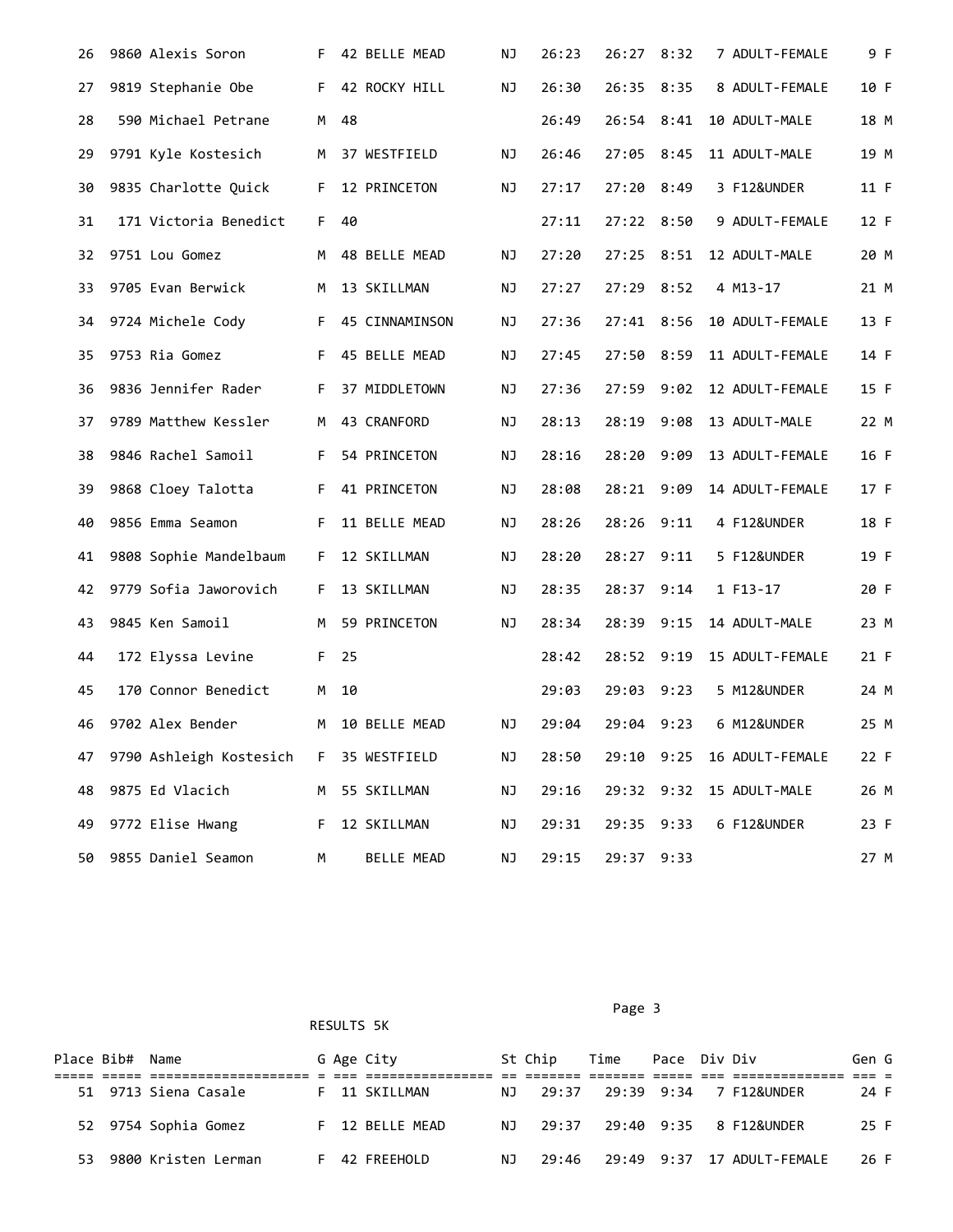| 54 | 9743 Patricia Foti      | F. | 59 BELLE MEAD    | ΝJ | 29:56 | 30:18<br>9:47 | 18 ADULT-FEMALE           | 27 F |
|----|-------------------------|----|------------------|----|-------|---------------|---------------------------|------|
| 55 | 9874 Camilla Villanueva | F. | 12 PRINCETON     | NJ | 30:18 | 30:22<br>9:48 | 9 F12&UNDER               | 28 F |
| 56 | 9737 Carolyn Donnelly   | F. | 40 LAWRENCEVILLE | NJ | 30:13 | 30:27<br>9:50 | 19 ADULT-FEMALE           | 29 F |
| 57 | 9738 Connor Donnelly    | M  | 09 LAWRENCEVILLE | NJ | 30:14 | 30:28 9:50    | 7 M12&UNDER               | 28 M |
| 58 | 9847 Anthony Saujani    | M  | 12 BELLE MEAD    | ΝJ | 30:13 | 9:50<br>30:28 | 8 M12&UNDER               | 29 M |
| 59 | 9848 Raj Saujani        | M  | 44 BELLE MEAD    | NJ | 30:13 | 9:50<br>30:29 | 16 ADULT-MALE             | 30 M |
| 60 | 9876 Jean Vlacich       | F. | 53 SKILLMAN      | NJ | 31:09 | 31:22 10:07   | 20 ADULT-FEMALE           | 30 F |
| 61 | 9844 Todd Salsbury      | M  | 54 WILLOW GROVE  | PA | 31:14 | 31:24 10:08   | 17 ADULT-MALE             | 31 M |
| 62 | 9888 Zach Zielinski     | M  | 8 CHALFONT       | PA | 31:18 | 31:32 10:11   | 9 M12&UNDER               | 32 M |
| 63 | 9896 Yuchen Barrett     | F. | 50               |    | 31:27 | 31:34 10:11   | 21 ADULT-FEMALE           | 31 F |
| 64 | 9824 Pramod Pabbathi    | M  | 44 BELLE MEAD    | ΝJ | 31:43 | 31:50 10:17   | 18 ADULT-MALE             | 33 M |
| 65 | 9825 Suri Pabbathi      | F. | 8 BELLE MEAD     | ΝJ | 31:44 | 31:51 10:17   | 10 F12&UNDER              | 32 F |
| 66 | 9786 Adam Katzman       | M  | SHORT HILLS      | ΝJ | 32:28 | 32:34 10:31   |                           | 34 M |
| 67 | 9858 Jennifer Seamon    | F  | BELLE MEAD       | ΝJ | 32:32 | 32:53 10:37   |                           | 33 F |
| 68 | 9805 Bert Mandelbaum    | M  | 47 SKILLMAN      | NJ | 32:45 |               | 32:54 10:37 19 ADULT-MALE | 35 M |
| 69 | 9880 Emma Wilson        | F. | BELLE MEAD       | ΝJ | 32:55 | 33:06 10:41   |                           | 34 F |
| 70 | 9833 Allison Prieto     | F. | 6 NEWARK         | ΝJ | 32:43 |               | 33:08 10:42 11 F12&UNDER  | 35 F |
| 71 | 9862 Sophie Soron       | F. | 10 BELLE MEAD    | ΝJ | 33:13 |               | 33:16 10:44 12 F12&UNDER  | 36 F |
| 72 | 9820 Abby Obrien        | F. | BELLE MEAD       | NJ | 33:11 | 33:22 10:46   |                           | 37 F |
| 73 | 9752 Madelin Gomez      | F. | 10 BELLE MEAD    | NJ | 33:24 |               | 33:27 10:48 13 F12&UNDER  | 38 F |
| 74 | 9816 Bailey Mitra       | M  | 11 BELLE MEAD    | NJ | 34:00 | 34:14 11:03   | 10 M12&UNDER              | 36 M |
| 75 | 9777 Finn Jaworovich    | M  | 10 SKILLMAN      | ΝJ | 34:00 | 34:14 11:03   | 11 M12&UNDER              | 37 M |

## Page 4 and the state of the state of the state of the state of the state of the state of the state of the state of the state of the state of the state of the state of the state of the state of the state of the state of the

| Place Bib# | Name                   |    | G Age City    |    | St Chip | Time        | Pace Div Div |                         | Gen G |  |
|------------|------------------------|----|---------------|----|---------|-------------|--------------|-------------------------|-------|--|
|            |                        |    |               |    |         |             |              |                         |       |  |
| 76.        | 9778 Matt Jaworovich   | M  | 44 SKILLMAN   | ΝJ | 34:08   | 34:21 11:05 |              | 20 ADULT-MALE           | 38 M  |  |
| 77         | 9837 Kristin Renker    | F. | 39 PTNF BFACH | ΝJ | 34:21   | 34:29 11:08 |              | 22 ADUIT-FFMAIF         | 39 F  |  |
| 78.        | 9723 Benjamin Cocuzza  | M  | 35 PTNF BFACH | ΝJ | 34:22   | 34:29 11:08 |              | 21 ADUIT-MAIF           | 39 M  |  |
| 79         | 9889 Zoe Zielinski     | F. | 10 CHALFONT   | PA | 34:27   | 34:40 11:11 |              | <b>14 F12&amp;UNDER</b> | 40 F  |  |
| 80         | 9806 Joanna Mandelbaum | F. | 48 SKILLMAN   | ΝJ | 34:52   | 35:00 11:18 |              | 23 ADULT-FEMALE         | 41 F  |  |
| 81         | 9701 Aaron Bender      | м  | 40 BELLE MEAD | ΝJ | 34:56   | 35:00 11:18 |              | 22 ADUIT-MAIF           | 40 M  |  |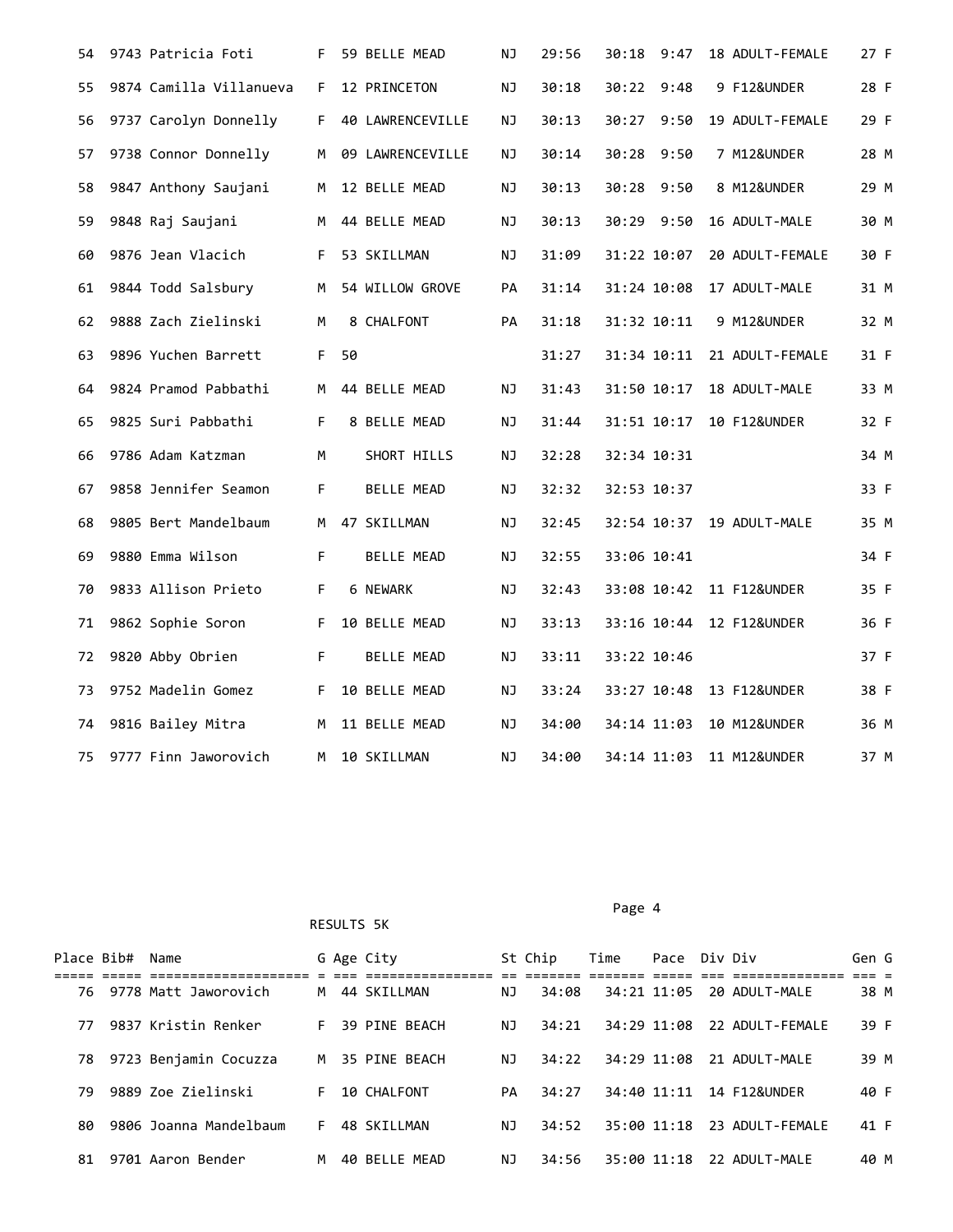| 82  | 9704 Steve Bender       | M  | 66 LINWOOD        | NJ | 34:56 | 35:00 11:18 | 23 ADULT-MALE               | 41 M |
|-----|-------------------------|----|-------------------|----|-------|-------------|-----------------------------|------|
| 83  | 9807 Josh Mandelbaum    | M  | 14 SKILLMAN       | NJ | 34:53 | 35:01 11:18 | $5$ M13-17                  | 42 M |
| 84  | 9725 Nicole Colasuonno  | F  | 27 WARMINSTER     | PA | 35:17 |             | 35:23 11:25 24 ADULT-FEMALE | 42 F |
| 85  | 9794 Aarushi Kuila      | F. | <b>BELLE MEAD</b> | ΝJ | 35:15 | 35:25 11:26 |                             | 43 F |
| 86  | 9859 Auroni Sen         | F. | 10 BELLE MEAD     | ΝJ | 35:15 |             | 35:25 11:26 15 F12&UNDER    | 44 F |
| 87  | 9830 Julia Perry        | F  | 10 BELLE MEAD     | NJ | 35:31 | 35:34 11:29 | 16 F12&UNDER                | 45 F |
| 88  | 9829 Chris Perry        |    | M 41 BELLE MEAD   | NJ | 35:30 | 35:34 11:29 | 24 ADULT-MALE               | 43 M |
| 89  | 9795 Shawn Laguerre     | M  | 30 WARMINSTER     | PA | 35:29 | 35:37 11:30 | 25 ADULT-MALE               | 44 M |
| 90  | 9899 Anya Obe           |    | $F$ 10            |    | 35:42 |             | 35:45 11:32 17 F12&UNDER    | 46 F |
| 91  | 9733 Ava Dermarderosian | F. | 7 LONG VALLEY     | NJ | 36:10 | 36:12 11:41 | 18 F12&UNDER                | 47 F |
| 92  | 9793 Ciara Krause       | F. | 37 SKILLMAN       | NJ | 36:09 | 36:14 11:41 | 25 ADULT-FEMALE             | 48 F |
| 93  | 9834 Joseph Prieto      | M  | 48 NEWARK         | ΝJ | 36:25 |             | 36:49 11:53 26 ADULT-MALE   | 45 M |
| 94  | 9873 Ava Vecchione      | F. | <b>BELLE MEAD</b> | ΝJ | 36:50 | 37:02 11:57 |                             | 49 F |
| 95  | 9811 Heather Matthews   | F. | <b>BELLE MEAD</b> | ΝJ | 36:45 | 37:07 11:59 |                             | 50 F |
| 96  | 9821 Nicole Obrien      | F. | BELLE MEAD        | ΝJ | 36:45 | 37:07 11:59 |                             | 51 F |
| 97  | 9867 Sara Stahl         | F  | 31 BOUND BROOK    | NJ | 37:00 |             | 37:11 12:00 26 ADULT-FEMALE | 52 F |
| 98  | 9872 Adrienne Vecchione | F. | <b>BELLE MEAD</b> | ΝJ | 36:51 | 37:14 12:01 |                             | 53 F |
| 99  | 9823 Ethan Olenick      | M  | <b>BELLE MEAD</b> | ΝJ | 37:22 | 37:25 12:04 |                             | 46 M |
| 100 | 9881 Deneen Wood        | F. | 52 MARLTON        | ΝJ | 37:19 |             | 37:34 12:07 27 ADULT-FEMALE | 54 F |

Page 5

|     | Place Bib# Name |                             |    |      | G Age City    |    | St Chip | Time        | Pace        | Div Div |                         | Gen G |  |
|-----|-----------------|-----------------------------|----|------|---------------|----|---------|-------------|-------------|---------|-------------------------|-------|--|
| 101 |                 | 9815 Maria Mazzeo           | F  |      | 46 SKILLMAN   | NJ | 37:38   | 37:49 12:12 |             |         | 28 ADULT-FEMALE         | 55 F  |  |
| 102 |                 | 173 Ashley McFadden         | F  | 46   |               |    | 38:01   |             | 38:05 12:18 |         | 29 ADULT-FEMALE         | 56 F  |  |
| 103 |                 | 9703 Ava Bender             | F. |      | 8 BELLE MEAD  | ΝJ | 38:33   |             | 38:37 12:28 |         | 19 F12&UNDER            | 57 F  |  |
| 104 |                 | 9854 Brad Seamon            | M  |      | BELLE MEAD    | ΝJ | 38:22   | 38:43 12:30 |             |         |                         | 47 M  |  |
| 105 |                 | 9882 Jeffrey Wood           | M  |      | 21 MARLTON    | ΝJ | 38:43   |             | 38:57 12:34 |         | 27 ADULT-MALE           | 48 M  |  |
| 106 |                 | 164 Elena Silverberg        |    | F 43 |               |    | 39:09   |             | 39:15 12:40 |         | 30 ADULT-FEMALE         | 58 F  |  |
| 107 |                 | 9886 Jen Zielinski          | F. |      | 44 CHALFONT   | PA | 39:18   |             | 39:35 12:46 |         | 31 ADULT-FEMALE         | 59 F  |  |
| 108 |                 | 9841 Collette Saling-Horg F |    |      | 11 BELLE MEAD | ΝJ | 39:40   |             | 40:01 12:55 |         | <b>20 F12&amp;UNDER</b> | 60 F  |  |
| 109 |                 | 9709 Becky Betler           | F. |      | 34 SPOTSWOOD  | ΝJ | 39:48   | 40:12 12:59 |             |         | 32 ADULT-FEMALE         | 61 F  |  |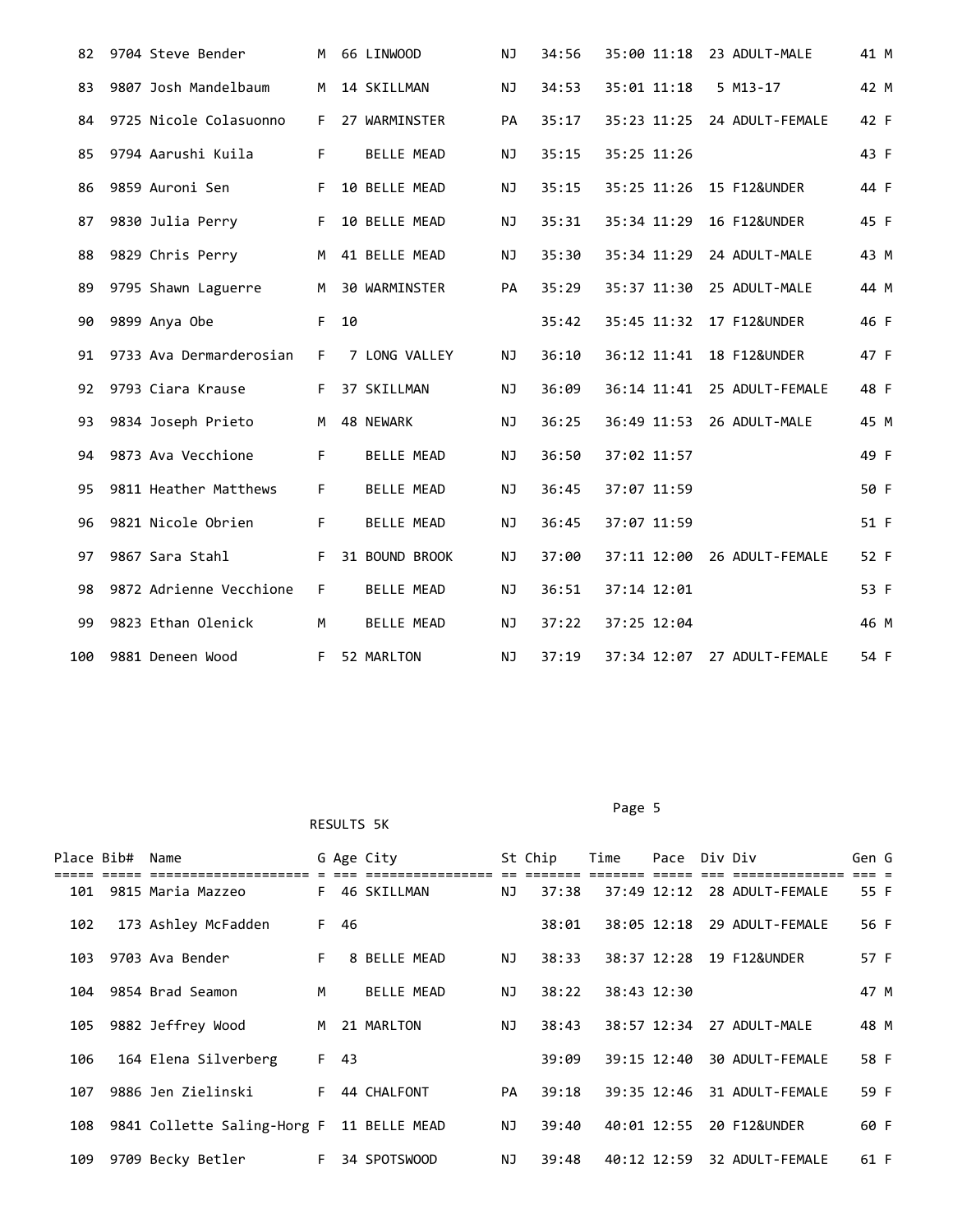| 110 | 9768 Taylor Hoblitzell | F. |    | <b>HOBOKEN</b>          | NJ        | 39:49 | 40:12 12:59 |                 | 62 F |
|-----|------------------------|----|----|-------------------------|-----------|-------|-------------|-----------------|------|
| 111 | 9767 Paige Hoblitzell  | F. |    | <b>19 SCOTCH PLAINS</b> | ΝJ        | 39:48 | 40:14 12:59 | 33 ADULT-FEMALE | 63 F |
| 112 | 9769 Todd Hoblitzell   | M  |    | <b>63 SCOTCH PLAINS</b> | NJ        | 39:52 | 40:16 13:00 | 28 ADULT-MALE   | 49 M |
| 113 | 9766 Anne Hoblitzell   | F. |    | <b>SCOTCH PLAINS</b>    | ΝJ        | 39:52 | 40:16 13:00 |                 | 64 F |
| 114 | 9781 Matthew Jaworsky  | M  |    | 40 STATEN ISLAND        | <b>NY</b> | 39:53 | 40:21 13:01 | 29 ADULT-MALE   | 50 M |
| 115 | 9852 Frank Scire       | M  |    | 45 HOWELL               | ΝJ        | 39:56 | 40:23 13:02 | 30 ADULT-MALE   | 51 M |
| 116 | 9809 Caitlin Mannion   | F. |    | 24 HILLSBOROUGH         | NJ        | 39:53 | 40:24 13:02 | 34 ADULT-FEMALE | 65 F |
| 117 | 9780 Jaclyn Jaworsky   | F. |    | 40 STATEN ISLAND        | <b>NY</b> | 39:58 | 40:24 13:02 | 35 ADULT-FEMALE | 66 F |
| 118 | 175 Owen Walsh         | M  | 09 |                         |           | 40:36 | 40:36 13:06 | 12 M12&UNDER    | 52 M |
| 119 | 9774 Noah Jadico       | M  |    | 8 BELLE MEAD            | NJ        | 40:38 | 40:38 13:07 | 13 M12&UNDER    | 53 M |
| 120 | 9803 Mahuya Malieckal  |    |    | F 42 BELLE MEAD         | NJ        | 40:40 | 40:52 13:11 | 36 ADULT-FEMALE | 67 F |
| 121 | 9775 Sammy Jadico      | M  |    | 6 BELLE MEAD            | NJ        | 40:49 | 40:52 13:11 | 14 M12&UNDER    | 54 M |
| 122 | 9785 Riya Kapasi       | F. |    | 10 SKILLMAN             | NJ        | 40:44 | 40:56 13:13 | 21 F12&UNDER    | 68 F |
| 123 | 9745 Ella Garrison     | F. |    | 10 SKILLMAN             | ΝJ        | 40:44 | 40:57 13:13 | 22 F12&UNDER    | 69 F |
| 124 | 9710 Cassandra Betler  | F. |    | 21 LUMBERTON            | NJ        | 40:33 | 40:57 13:13 | 37 ADULT-FEMALE | 70 F |
| 125 | 9744 Amy Garrison      | F. |    | 39 SKILLMAN             | ΝJ        | 40:44 | 40:58 13:13 | 38 ADULT-FEMALE | 71 F |

## Page 6 and the contract of the contract of the contract of the contract of the contract of the contract of the contract of the contract of the contract of the contract of the contract of the contract of the contract of the

|     | Place Bib# Name |                         |       |    | G Age City     |                  |    | St Chip          | Time        | Pace Div Div        |                                  | Gen G |      |
|-----|-----------------|-------------------------|-------|----|----------------|------------------|----|------------------|-------------|---------------------|----------------------------------|-------|------|
|     |                 | 126 9776 Suzanne Jadico | E.    |    | 39 BELLE MEAD  | ================ | ΝJ | =======<br>40:55 | ======      | $==$<br>40:59 13:13 | =============<br>39 ADULT-FEMALE |       | 72 F |
| 127 |                 | 9787 Lori Katzman       | F     |    | 46 SHORT HILLS |                  | ΝJ | 41:49            |             | 41:55 13:32         | 40 ADULT-FEMALE                  |       | 73 F |
| 128 |                 | 9827 Angela Perone      | F.    |    | BELLE MEAD     |                  | NJ | 42:00            | 43:10 13:56 |                     |                                  |       | 74 F |
| 129 |                 | 174 William Walsh       | M     | 06 |                |                  |    | 43:10            |             | 43:12 13:56         | 15 M12&UNDER                     |       | 55 M |
| 130 |                 | 9773 Jonathan Jadico    | M     |    | 39 BELLE MEAD  |                  | ΝJ | 43:18            |             | 43:38 14:05         | 31 ADULT-MALE                    |       | 56 M |
| 131 |                 | 9765 Charlotte Higham   | F.    |    | 0 BELLE MEAD   |                  | ΝJ | 47:00            | 47:17 15:16 |                     |                                  |       | 75 F |
| 132 |                 | 9764 Andrea Higham      | F.    |    | 50 BELLE MEAD  |                  | ΝJ | 47:03            |             | 47:19 15:16         | 41 ADULT-FEMALE                  |       | 76 F |
| 133 |                 | 9740 Jeff Erne          | M     |    | 41 BLAIRSTOWN  |                  | ΝJ | 47:26            |             | 47:36 15:22         | 32 ADULT-MALE                    |       | 57 M |
| 134 |                 | 9741 Melissa Erne       | F.    |    | 41 BLAIRSTOWN  |                  | ΝJ | 47:30            |             | 47:37 15:22         | 42 ADULT-FEMALE                  |       | 77 F |
| 135 |                 | 9739 Duncan Erne        | M     |    | 5 BLAIRSTOWN   |                  | NJ | 47:31            |             | 47:37 15:22         | 16 M12&UNDER                     |       | 58 M |
| 136 |                 | 9817 Jessie Mitra       | F.    |    | 42 BELLE MEAD  |                  | NJ | 48:25            |             | 48:41 15:43         | 43 ADULT-FEMALE                  |       | 78 F |
| 137 |                 | 9894 Holly Kotier       | $F =$ | 50 |                |                  |    | 48:26            |             | 48:42 15:43         | 44 ADULT-FEMALE                  |       | 79 F |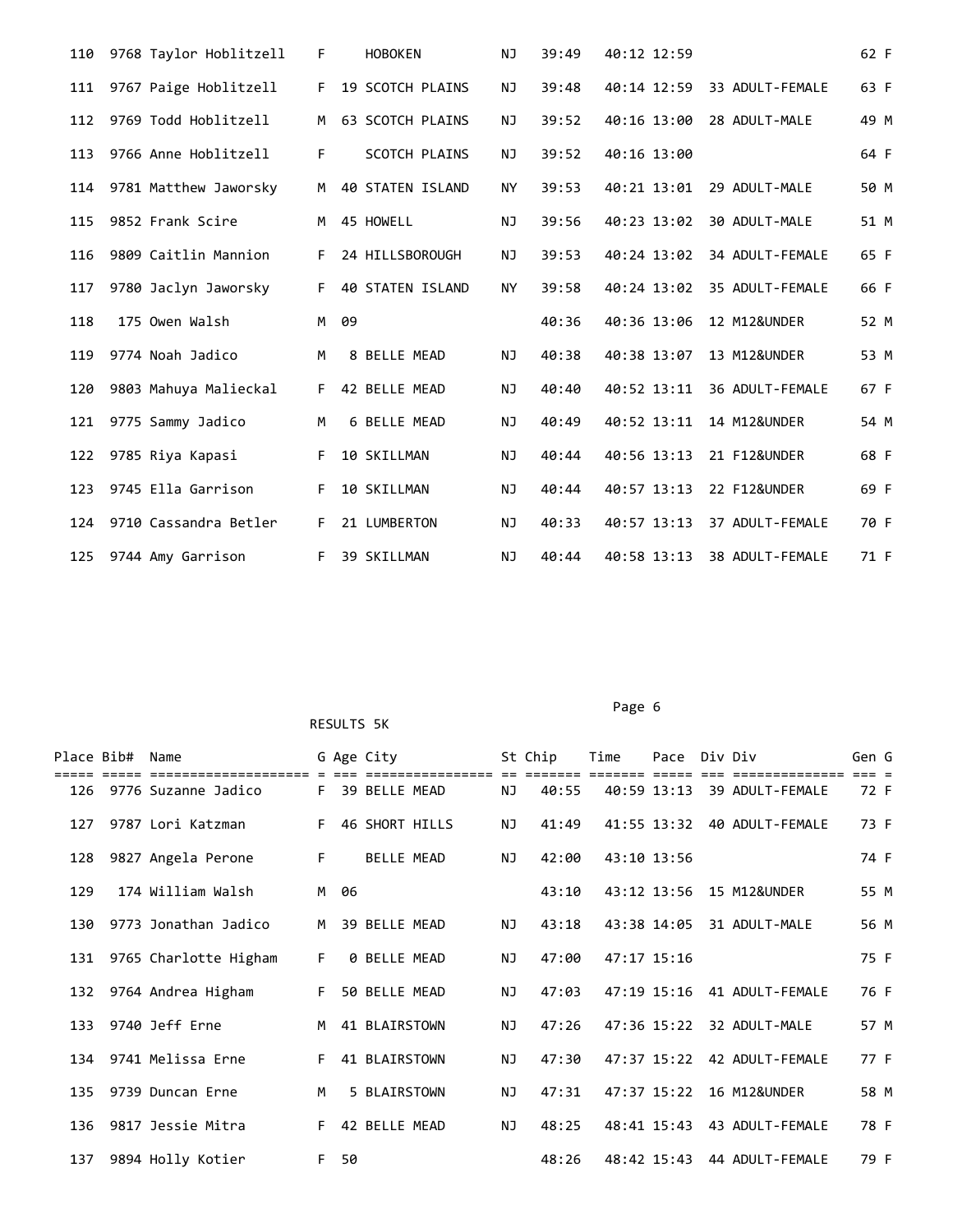| 138 | 9877 Colleen Walsh          | F. | 51 SKILLMAN    | NJ. | 48:34 |             | 48:46 15:44 45 ADULT-FEMALE       | 80 F |
|-----|-----------------------------|----|----------------|-----|-------|-------------|-----------------------------------|------|
| 139 | 9759 Courtenay Hansen       |    | F 47 SKILLMAN  | ΝJ  | 48:34 |             | 48:47 15:44 46 ADULT-FEMALE       | 81 F |
| 140 | 9865 Louisa Soto            | F. | 53 PRINCETON   | NJ  | 49:59 |             | 50:17 16:14 47 ADULT-FEMALE       | 82 F |
| 141 | 9746 Maria Gilbert          | F. | 14 CHERRY HILL | ΝJ  | 50:07 | 50:17 16:14 | 2 F13-17                          | 83 F |
| 142 | 9801 Reid Lerman            | M  | 07 FREEHOLD    | ΝJ  | 50:15 | 50:18 16:14 | 17 M12&UNDER                      | 59 M |
| 143 | 9798 Jason Lerman           | M  | 48 FREEHOLD    | ΝJ  | 50:17 | 50:20 16:14 | 33 ADULT-MALE                     | 60 M |
| 144 | 9758 Catherine Gural        | F. | 43 PRINCETON   | NJ  | 50:02 | 50:31 16:18 | 48 ADULT-FEMALE                   | 84 F |
| 145 | 9813 Kerala Mayer           | F. | 9 BELLE MEAD   | ΝJ  | 51:08 | 51:18 16:33 | 23 F12&UNDER                      | 85 F |
| 146 | 165 Zoe Olenich             | F  |                |     | 51:07 | 51:18 16:33 |                                   | 86 F |
| 147 | 9814 Tina Mayer             | F. | 41 BELLE MEAD  | ΝJ  | 51:06 |             | 51:19 16:33    49    ADULT-FEMALE | 87 F |
| 148 | 166 Luy Olenick             | F  |                |     | 51:06 | 51:19 16:34 |                                   | 88 F |
| 149 | 9891 Sadie Gural            | F. | 07             |     | 51:09 | 51:36 16:39 | 24 F12&UNDER                      | 89 F |
| 150 | 9842 Violet Saling-Horgan F |    | 8 BELLE MEAD   | ΝJ  | 51:16 | 51:42 16:41 | 25 F12&UNDER                      | 90 F |

Page 7 (1999) 2002 12:30 Page 7 (1999) 2003 12:30 Page 7 (1999) 2003 12:30 Page 7

| Place Bib# | Name                         |    |      | G Age City              |           | St Chip | Time        | Pace Div Div    |                 | Gen G |  |
|------------|------------------------------|----|------|-------------------------|-----------|---------|-------------|-----------------|-----------------|-------|--|
|            | 151 9898 Lew Saling          |    | M 70 |                         |           | 51:20   |             | 51:42 16:41     | 34 ADULT-MALE   | 61 M  |  |
| 152        | 9866 Robert Stahl            | M  |      | 34 BOUND BROOK          | ΝJ        | 53:19   |             | 53:31 17:16     | 35 ADULT-MALE   | 62 M  |  |
| 153        | 9851 Elena Scir <sup>5</sup> | F. |      | 42 HOWELL               | NJ        | 53:19   | 53:44 17:20 |                 | 50 ADULT-FEMALE | 91 F  |  |
| 154        | 9729 Lois Damico             | F. |      | <b>71 STATEN ISLAND</b> | <b>NY</b> | 53:21   |             | 53:46 17:21     | 51 ADULT-FEMALE | 92 F  |  |
| 155        | 9871 Linda Truscinski        | F. |      | <b>EWING</b>            | ΝJ        | 53:40   |             | 53:49 17:22     |                 | 93 F  |  |
| 156        | 9755 Sara Grande             | F  |      | 49 PLAINSBORO           | ΝJ        | 53:42   |             | 53:49 17:22     | 52 ADULT-FEMALE | 94 F  |  |
| 157        | 9761 Danielle Hartdorn       | F. |      | <b>STOCKTON</b>         | ΝJ        | 53:41   |             | 53:49 17:22     |                 | 95 F  |  |
| 158        | 9783 Drew Johnson            | M  |      | 7 HILLSBOROUGH          | ΝJ        | 53:42   |             | 53:50 17:22     | 18 M12&UNDER    | 63 M  |  |
| 159        | 9721 Cathleen Clifford       | F. |      | 46 HILLSBOROUGH         | ΝJ        | 53:43   |             | $53:51$ $17:22$ | 53 ADULT-FEMALE | 96 F  |  |
| 160        | 9812 Lauren Matthews         | F. |      | <b>BELLE MEAD</b>       | ΝJ        | 54:30   | 54:42 17:39 |                 |                 | 97 F  |  |
| 161        | 9707 Alexis Beschner         | F. |      | <b>BELLE MEAD</b>       | ΝJ        | 54:30   |             | 54:43 17:39     |                 | 98 F  |  |
| 162        | 9822 Claire Ofarrell         | F. |      | 15 BELLE MEAD           | NJ        | 54:30   |             | 54:43 17:39     | 3 F13-17        | 99 F  |  |
| 163        | 9884 Michael Worman          | M  |      | 43 HILLSBOROUGH         | ΝJ        | 54:29   |             | 54:45 17:40     | 36 ADULT-MALE   | 64 M  |  |
| 164        | 9883 Kelly Worman            | F. |      | 42 HILLSBOROUGH         | ΝJ        | 54:31   |             | 54:46 17:40     | 54 ADULT-FEMALE | 100 F |  |
| 165        | 9885 Ned Worman              | M  |      | 69 CHESAPEAKE           | VA        | 54:31   |             | 54:47 17:41     | 37 ADULT-MALE   | 65 M  |  |